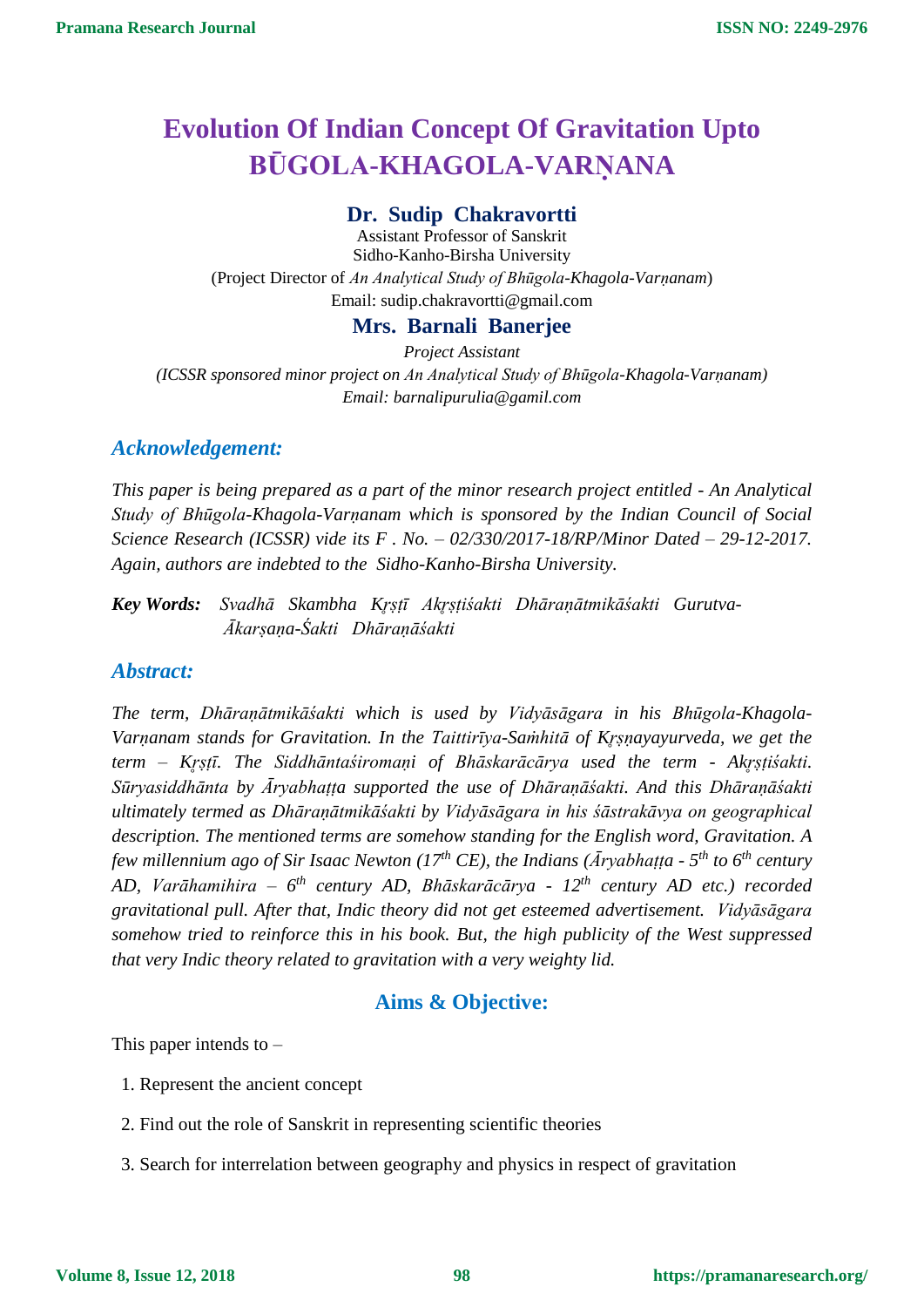### **Methodology:**

This paper is mainly an analytical study which is based on primary and secondary sources which appear in the ancient Indian scientific literatures. To serve this purpose, the contributors have visited Sanskrit Sahitya Parishat, The National Library, The Asiatic Society etc. resource centres in Kolkata.

#### **Brief Review of Literatures:**

Most of us consider Sanskrit as language of rituals, ethics, religion and philosophy. But we forget that it bears intimate relationship with science, technology, astrology, astronomy, mathematics etc. Ancient Indian texts like Vedas, Brāhmṇas, Upaniṣadas, Vedāṇgas, Epics, Purāṇas and Philosophical Sūtras and so on have contributed a lot for the development of scientific theories.

Nārada-saṁhitā speaks off eighteen antique scientists like – Brahma, Ācārya, Vaśiṣṭa, Atri, Manu, Paulastya, Lomasa, Marici, Aṇgirā, Vyāsa, Nārada, Śaunaka, Bhr̥gu, Cyavana, Yavana, Garga, Kaśyapa and Parāśara.<sup>i</sup> We are also aware of the fact that Prof. A. A. Macdonell's observation about the development of cultivation of science in Sanskrit.<sup>ii</sup> After that we received the books of Āryabhaṭṭa, Varāhamihira, Bhāskarācārya etc. famous scientists to deal with various scientific approaches.

#### **Context:**

Sir Isaac Newton presently wins the place of inventor of *gravitation* theory in 165 AD by seeing the falling of apple from the tree. But, really it was invented by the Indians long ago. But, they are not able to draw the attention in that very field. Veda makes mention about this force. Vidyāsāgara also somehow spoke about the same in his *Bhūgola-Khagola-Varṇana*.

#### **Main observation of the Indic science related to gravitational power are:**

- Sir Isaac Newton anyhow cannot be considered to be the inventor of the theory of gravitation.
- Every single body in this universe attached with gravitational power.
- All planets are revolving around the sun.
- The nature of the motion of the planetary system.
- Day and night and seasonal changes are the resultant factors.
- The support-less Earth stays on its orbit due to pace and gravitation.
- The nature of the relationship among the Earth, other planets and the Sun.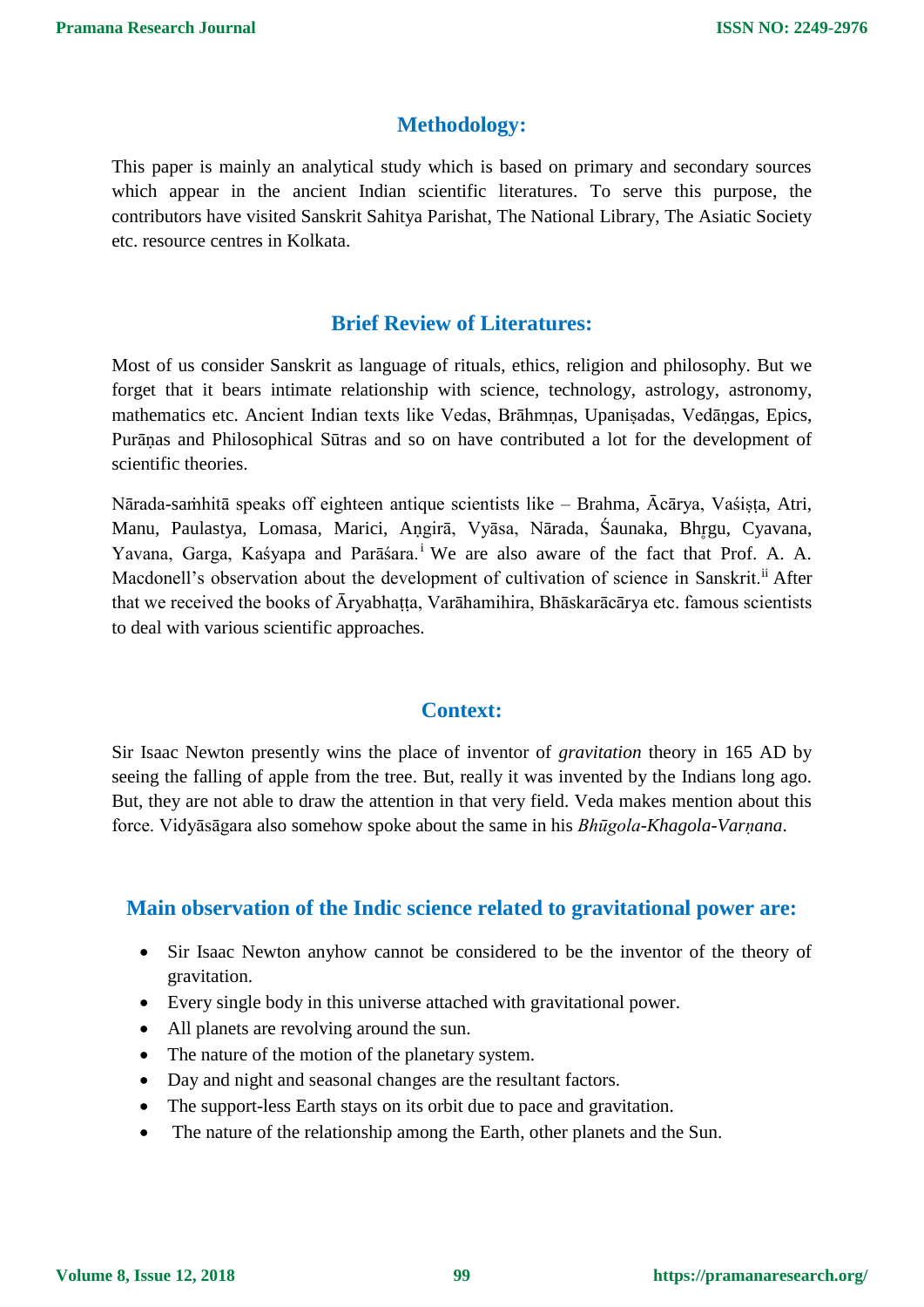## **Indian texts mentioned about gravitation:**

In dealing with the creation, the second mantra of *Nāsadīyasūktaiii* speaks off that except *svadhā* nothing was in existence. According to *Sāyaṇa*, *svadhā iv* refers to that which exists depending on itself. Simultaneously, the force of stability and motion are represented by the *svadhā* which is one universal force that lead to creation which is nothing other than gravitation.

The term, *skambha* is available in *Atharvaveda*. According to *Pāṇini*, *skambhu* comes from roor, *skambhu* or *skumbha* which means – arresting or holding or stopping which is supreme power or force and somehow identical with gravitation. Lord is called as *skambha*<sup>v</sup> as because this force holds the whole universe. Therefore, the whole solar system and the movement of planets and secondary planets even satellites come under this preview.

All planets remain stable in their orbit due to a force or attraction towards the sun. They move for this attraction. And depending on distance, their speed increases or decreases proportionately. Here, the gravitational pull of Sun works a lot. In the mantra no. – 8.12.28 of R̥ gveda, we get few words like – *haryatta* (come closer through attraction), *varvr̥dhate* (increases proportionately), *yemire* (remains stable). vi These word reveal a power or force like gravitation control the solar system.

The *Taittirīyasahitā* of *Kr̥ṣṇayayurveda* announces that the Sun holds the Earth and it has a power of attraction.<sup>vii</sup> The word, *kr*st*ī* refers to the meaning of attraction. The suffix, *Ktin* is added with the word, *Kr̥ṣ*. The word, *Dyām* signifies the meaning of heaven. At present we are unable to find out a place which is called as heaven.

Then, the word, *Dyām* may be compared with the meaning of "celestial region." Rotation and revolution of the Earth are resultant factors due to *gravitation*. The sun is compared with a magnetic element and the Earth is like iron based.

The *Praśnopaniṣsad* which came into existence nearly about 6000 years ago, also talks about gravitation power. There is consultation related to *paṅcapraṇa*. *Apāna* is one of them. This *apana-vayu* resides in anus and genitals.<sup>viii</sup> The two words, *apa* and *ana* makes the word *apana* by means of grammatical process of *Sandhi*. *Apa* stands for the meaning of downwards and the *ana* reflects the sense of carrying out. The function of this *apāna* is to throw out the things like – stool, urine, semen, menstruation blood etc. This is being nicely explained by *Śaṇkārācārya* in his *bhāṣya* of the said mantra. The God-like downward power or force is only responsible to out the stool, urine, semen, menstruation blood etc. as the things which go to downwards. In space, the astronauts considers the outing of stool, urine etc. in a different way. According to their concept, this happens due to the absence of gravitation or the presence of microgravity. The earth stays far away from the space. So, power of gravity gradually decreases herein.

*Vaiśeṣikasūtra* of *Kaṇāda* explains the falling rain as due to the lacking of conjunction with any force.<sup>ix</sup> The loss of *gurutva* force causes the falling of rain. So, downward movement or falling anything causes in the lossing capacity of gravitation which has been stated by Isaac Newton in the fact of falling of apple. Whenever gravitation works in human body, it is *apāna* and simultaneously in rainfall it is *gurutva*.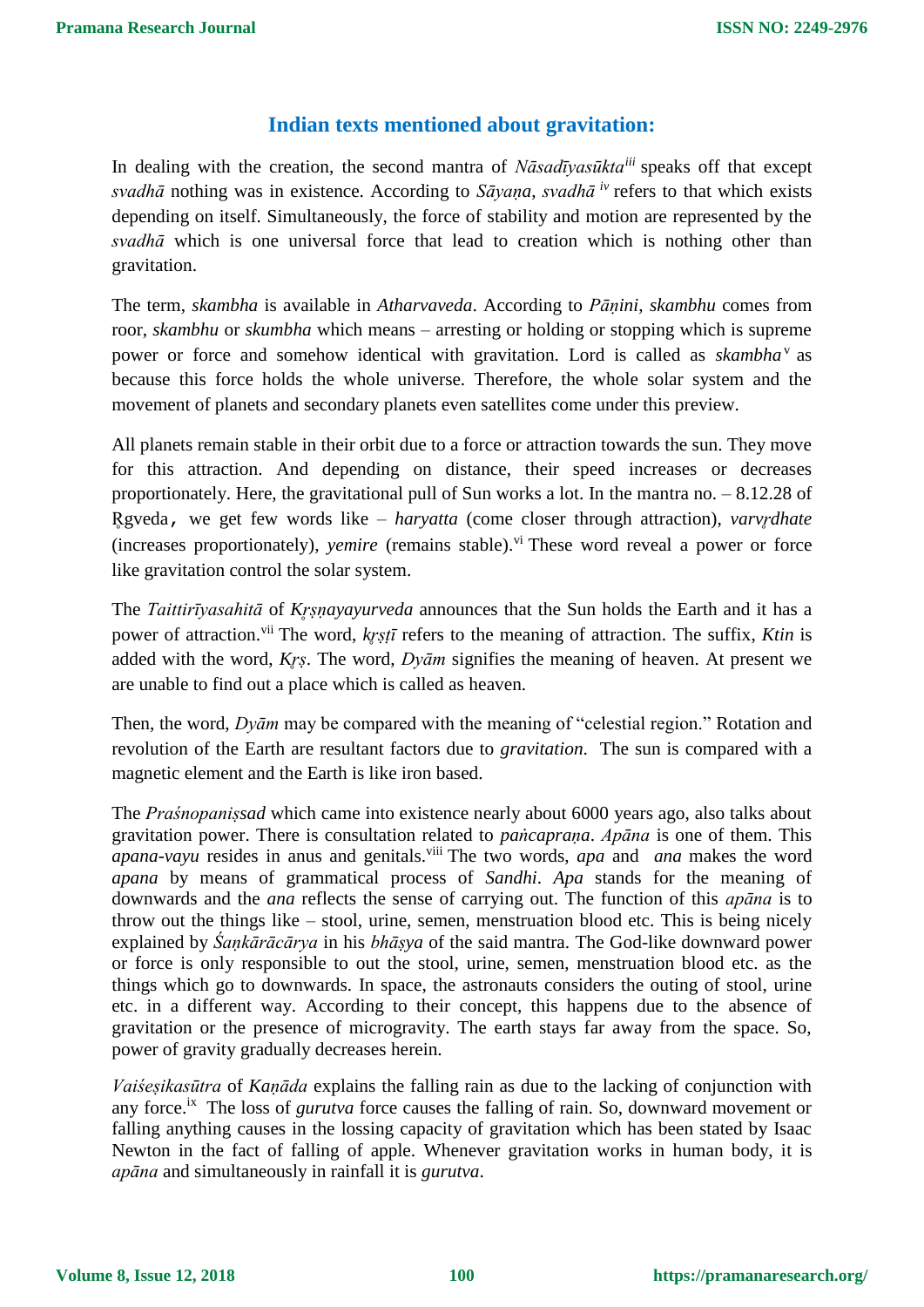From here, it is clear that in the nearby places of the Earth, the gravitation of the Earth becomes more powerful and attracts each and everything towards it. It may be from human body, or tress or any non-life element. When the gravitational power of other stars or planets decrease in the closer portion of the Erath, the gravitation of the Earth increases. But, the Earth itself can not stand against the gravitation of the Sun. So, it revolves round the Sun with a great speed on its axis.

*Gurutva* is one kind of force. For the first time, *Bhāskrācārya* in his *Līlāvatī* told that the Earth *Gurutvakarṣaṇasakti*. *Gurutva* stands for *ākarṣaṇa* or the attraction. Thus, it is evident that the gravitation is termed as *Gurutvakarṣaṇasakti* in Indian context. Thus, *Vaiśeṣikasūtra* also made mention or aware us about the existence of gravitation.

*Pataṅjali* in his *Mhābhāṣya*, strongly declared that anything which is thrown toward above, does not stay on the above. The thrown thing comes back towards the Earth. It does not come back in diagonal way. The diagonal coming is being felt, but it is unreal. It happens due to the movement and attraction of the Earth.<sup>x</sup> So, *Pataṅjali* also was aware of the fact that the Earth has gravitation and it is revolving continuously.

One another great astronomer of India,  $\overline{A}ryabhatta$  (5<sup>th</sup> to 6<sup>th</sup> century AD) in his *Suryasiddhānta*, clearly stated that the Earth is a member of the *Visvva-brahmaṇḍa*. His opinion is that the Earth stays in the centre of the *Visvva-brahmaṇḍa* by its own force. So, the Earth itself bears a separate force for its own. This force is termed as – *Dhāraṇātmikāśakti*. xi

In 12 century AD, one another great scientist of India, *Bhaskarācārya* gifted a famous book, *Siddhāntaśiromaṇi* to the world. In that very text, two statements regarding the Earth's gravitational pull are seen.

In his opinion, the Earth stays in the sky without any support. But, it has an internal power. $^{xii}$ Whole solar system, along with the planets and stars are roaming around on their orbit.

Another point mentioned by him is आकृष्टिशक्तिश्च गुरुत्वाभिमुखं स्वशक्त्या (*Ākr̥ṣṭiśaktiśca gurutvabhimukhṁ svaśaktya*). Here term, *ākr̥ṣṭi* is identical with the attraction power of the earth. As a sequel to this, all celestial bodies are being powerfully attached and attracted towards the Earth. Every object nearer to this force is bound to be come under its preview.<sup>xiii</sup> The eternal energy of the Earth, the *ākrșțisakti* is nothing other than the gravitational pull. *Bhaskarācārya* is the pioneer in this regard.

Being inspired by *Āryabhaṭṭa* and *Bhaskarācārya,* the great social reformer and Sanskrit scholar of India, *Paṇḍit Īsvaracandra Vandyopādhyāya* (Vidyāsāgara in 19th century AD) in his *Bhūgola-khagola-varnana* represented his views. The *dhāranāśakti<sup>xiv</sup>* is the gravitational pull of the Earth . It is being eventually established by him.

*Āryabhaṭṭa* in his *Sūryasiddhanta*, called the power of the Earth as *dhāraṇātmikāśakti*. In *Bhūgola-khagola-varṇana* this *dhāraṇātmikāśakti* is termed as *dhāraṇāśakti*. There lies no difference between *dhāraṇātmikāśakti* and *dhāraṇāśakti*. Both are similar. Only two separate authors in their two separate books stated the same conceptual theory with two terms which re more or less indifferent. But, their target was to indicate the gravitational pull.

On the overall analysis, it may be said that the Isaac Newton is not an exception. It is the continuation of earlier trend which gains its essence in India. But, unfortunately, the contribution of India is sagaciously ignored. The credit of invention of gravitation is only the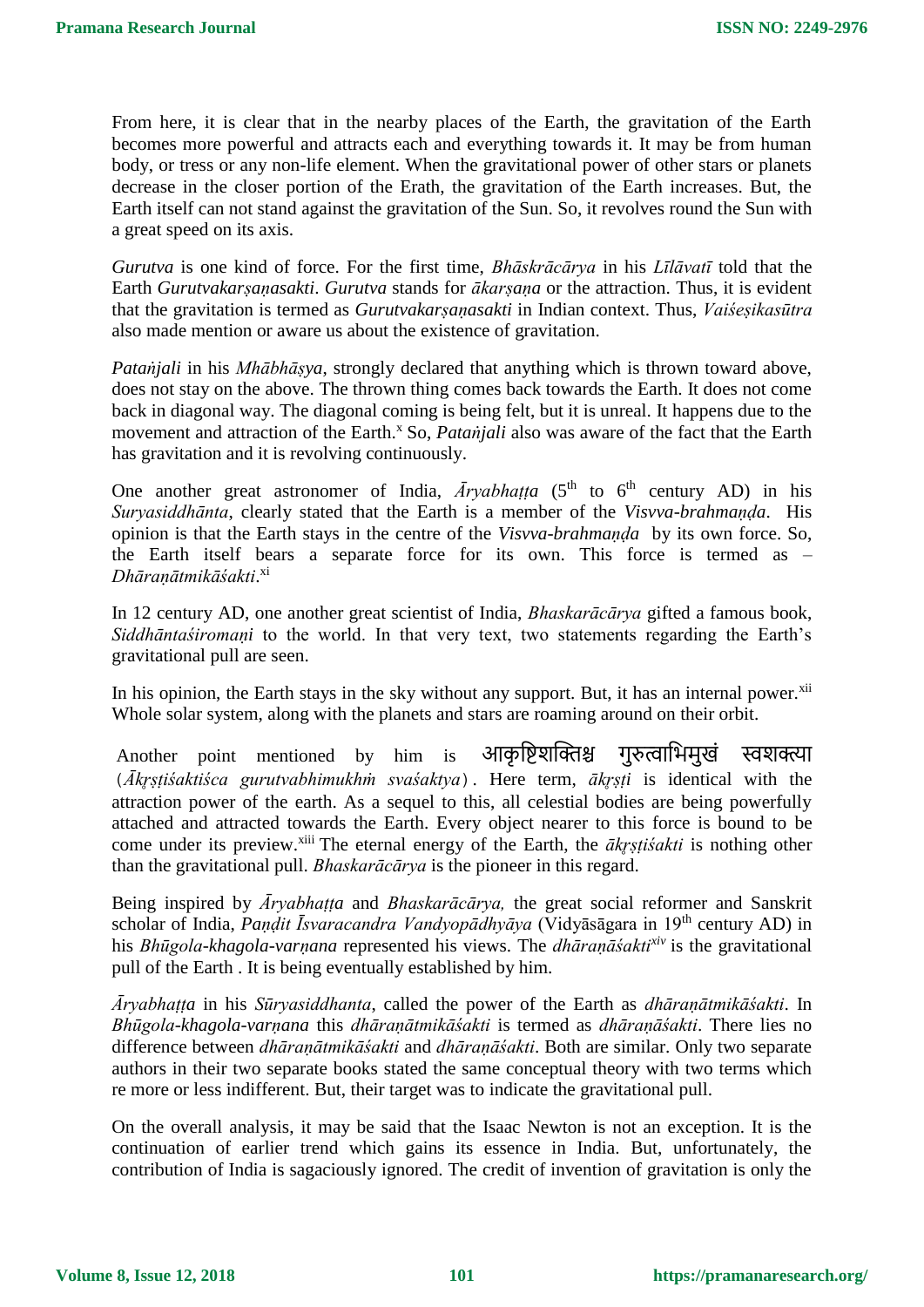**.** 

invention of ancient Indian scientist. Early oriental civilisation, especially the Indian civilisation was famous cultivation of science. The Indic science became deteriorated gradually due to various causes and the gush of time. Once again, thanks to ICSSR for providing this opportunity.

## **End Notes:**

ं ब्रह्माचार्या वसिष्टोऽत्रिमनुः पौलस्त्यलोमसो मरीचिरीगेरा व्यासो नारदो शौनको भृगुः । च्यवनो यवनो गर्गः कश्यपश्च पराशरः अष्टादशैते गंभीरा ज्योतिः शास्त्रप्रवर्तकाः ।।  $(Chapter - I, Verse - 2)$ 

<sup>ii</sup> "The debt of Europe to India has been considerable. There is in the first place, the great, fact that the Indians invented the numerical figures, used all over the world. The influence which the decimal system of reckoning, dependent on those figures has had, not only on mathematics but on the progress of civilisation in general, can hardly be over estimated. During the eighth and ninth centuries, the Indians became the teachers in arithmetic and algebra..." (The History of Sanskrit Literature, p. 424)

iii अनीदवातं स्वधया तदेकं तस्माद्धन्य परः किं चनास ।। (*Rgveda, X.129.02.*)

iv स्वक्तस्मन्धीर्यतेष्टिर्यत आष्टित्य वतगत इष्टत स्वधा (Sāyaṇabhāṣya of *R̥gveda*, X.129.02.)

<sup>v</sup> स्कम्भे लोकाः ... सर्वं समाहितम् ।। (Atharvaveda – X.7.29) स्कम्भो दाधार द्यावापृष्टिवी ... स्कम्भ इदं ष्टवश्वं िुवनमाष्टववेश ।। (*Atharvaveda* – X.7.29)

 $v$ <sup>i</sup> यदा ते हर्यत्त हरि ववृधते दिवेदिवे विश्व भवानि आदित्य येमिरे । (8.12.28 of *Reveda*)

<sup>vii</sup> मित्रो दाधार पृथिवीमुत द्याम् । मित्रः कृष्टीः ... ।। (03.04.10 of *Taittirīyasahitā* of *Kr̥ṣṇayayurveda*)

viii पार्युपस्िेऽपानम्.. । (1 st portion of mantra no. – 5, *Praśnopanisad*)

ix िंर्योगोिावेगुरुत्नात्पतनम्.. । (*Vaiśeṣikssūtra* – 5.1.7)

× लोष्ठक्षिप्तो बाहुवेगं गत्वा नैव तिर्यग् गच्छति । नोर्ध्गमारोिष्टत पृष्टिक्तिकारुः पृष्टिवीवमेव गच्छष्टत ।। (*Mahābhāṣya* – 1.27)

xi ष्टवभ्राणुः परमां शक्तिं ब्राह्मणो धारणाक्तिकाम्।

(Verse no. – 32 of Bhūgolādhyāya of *Suryasiddhānta*)